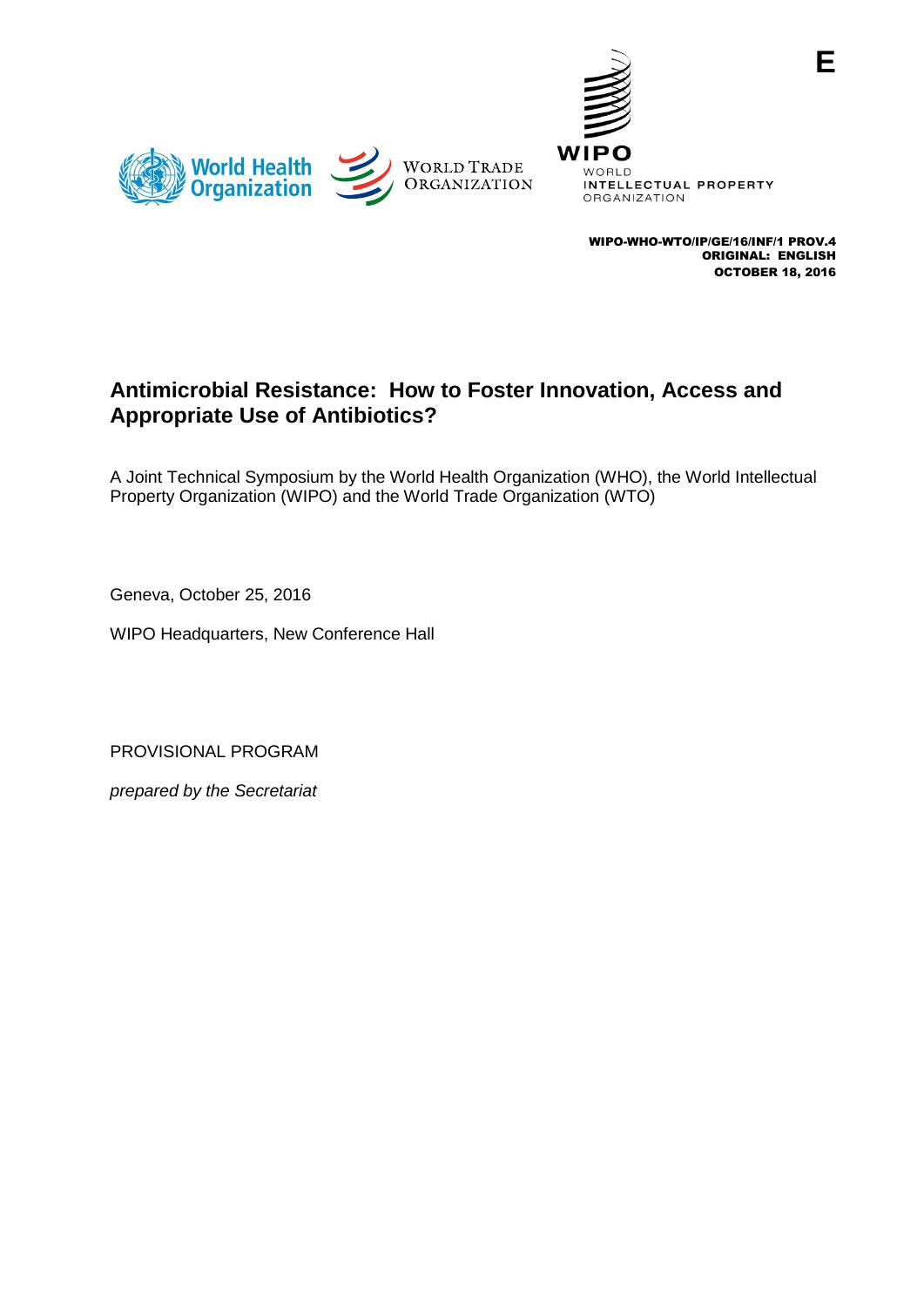| $09.30 - 10.00$ | <b>Introductory Remarks</b>                         |                                                                                                                                                                                                 |
|-----------------|-----------------------------------------------------|-------------------------------------------------------------------------------------------------------------------------------------------------------------------------------------------------|
|                 | Speakers:                                           | Mr. Francis Gurry, Director General, WIPO                                                                                                                                                       |
|                 |                                                     | Mr. Roberto Azevêdo, Director-General, WTO                                                                                                                                                      |
|                 |                                                     | Mr. Keiji Fukuda, Special Representative for Antimicrobial<br>Resistance, WHO                                                                                                                   |
| $10.00 - 10.45$ | <b>Keynote Address</b>                              |                                                                                                                                                                                                 |
|                 | Speaker:                                            | Ms. Hala Audi, Head of Review Team, representing<br>Mr. Jim O'Neill, Chair of the Review on Antimicrobial<br>Resistance, United Kingdom                                                         |
| $10.45 - 11.15$ | <b>Coffee Break</b>                                 |                                                                                                                                                                                                 |
| $11.15 - 12.45$ | Panel 1 – Fostering access and appropriate use      |                                                                                                                                                                                                 |
|                 | Speakers:                                           | Ms. Evelina Tacconelli, Professor of Medicine,<br>Universitätsklinikum Tübingen, Tübingen, Germany                                                                                              |
|                 |                                                     | Ms. Eveline Wesangula, Coordinator of the Global<br>Antibiotic Resistance Partnership (GARP), Kenya                                                                                             |
|                 |                                                     | Mr. Rob Ahern, Principal Officer of Agricultural Health<br>and Food Safety, Inter-American Institute for<br>Cooperation in Agriculture (IICA), Costa Rica                                       |
|                 | Moderator:                                          | Ms. Suzanne Hill, Director, Department of Essential<br>Medicines and Health Products, WHO                                                                                                       |
| $12.45 - 14.15$ | Lunch Break                                         |                                                                                                                                                                                                 |
| $14.15 - 15.45$ | Panel 2 – Business models for antibiotic innovation |                                                                                                                                                                                                 |
|                 | Speakers:                                           | Mr. Jean-Pierre Paccaud, Director,<br>Business Development & Legal, Drugs for Neglected<br>Diseases initiative (DNDi), WHO/DNDi Global Antibiotic<br>Research & Development Partnership (GARDP) |
|                 |                                                     | Viviana Munoz Tellez, Coordinator, Development,<br>Innovation and Intellectual Property Programme,<br><b>The South Centre</b>                                                                   |
|                 |                                                     | Mr. Brian Woolhouse, Head,<br>Hospital and Acute Care Business, MSD, United States of<br>America                                                                                                |
|                 | Moderator:                                          | Mr. Edward Kwakwa, Senior Director, Department for<br>Traditional Knowledge and Global Challenges, WIPO                                                                                         |